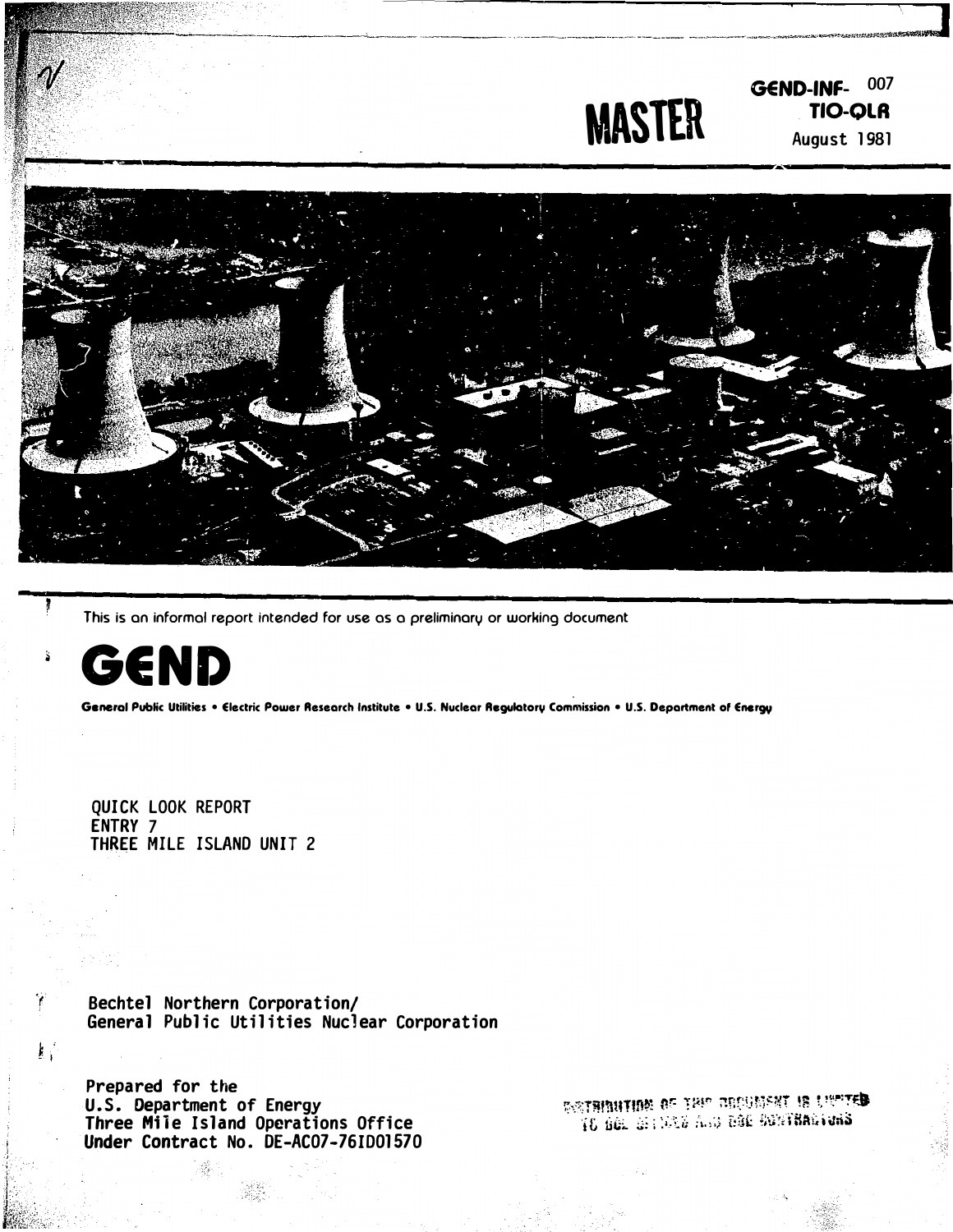### ABSTRACT

----------�,��----�-------·

This report summarizes tasks performed during Entry 7 at Three Mile Island Unit 2. During the entry into containment, which was made on March 17, 19, and 20, 1981, samples of sump water were collected, water was processed via the resin column test equipment, the LPR-3B contactor was jumpered for additional floor lighting on Elevation 347, large purge valves were surveyed, the in-core tunnel area was surveyed and photographed, the CRDM service structure was surveyed, CCTV cables between cameras were reroutea, and a high volume air sample was taken on Elevation 305.

This report provides raw data from the entry, and no attempt is made to provide interpretations or conclusions from the data.

i i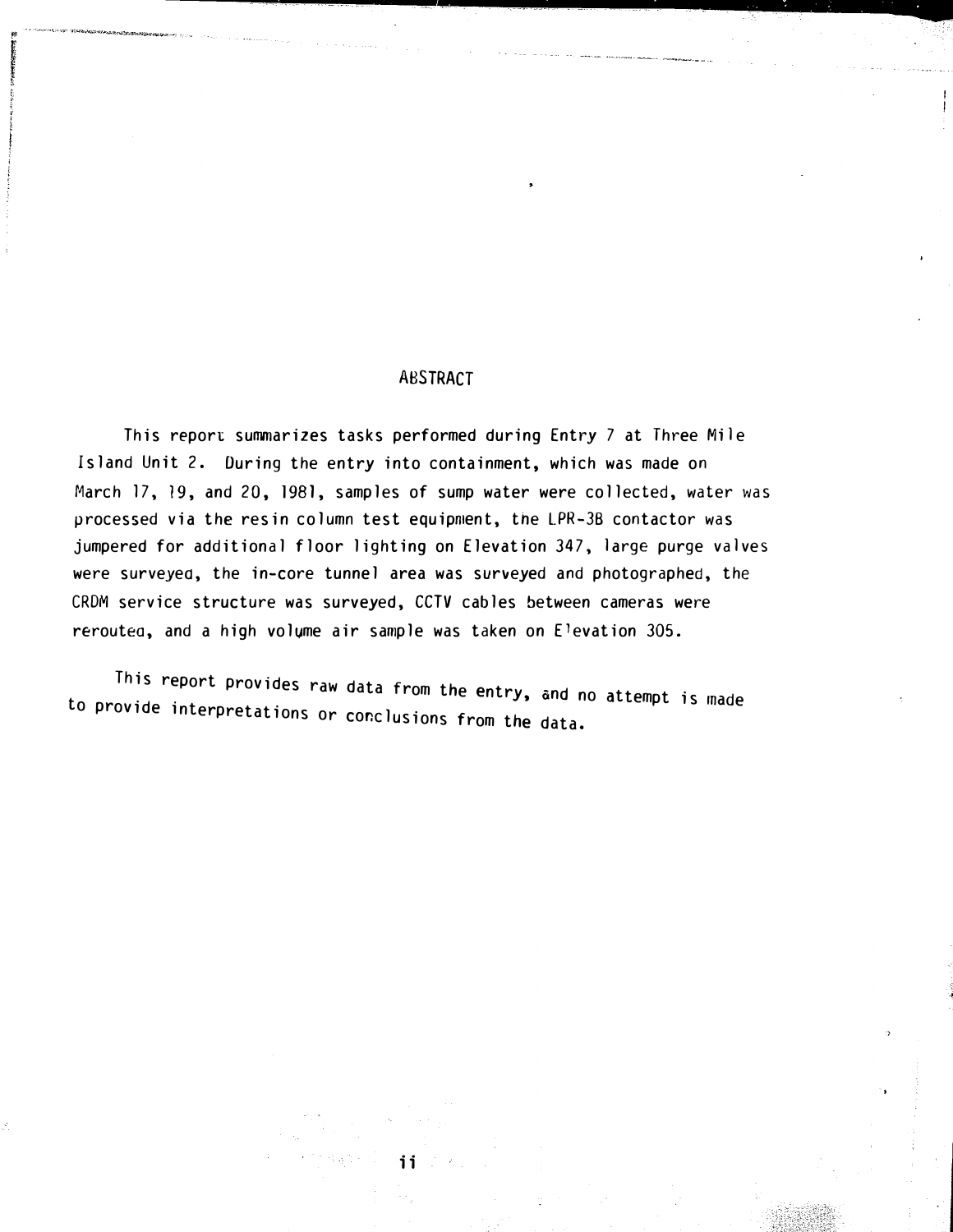### CONTENTS

# FIGURES

| $\mathbf{1.}$ | Elevation 305, reactor building in-core instrumentation             | - 9 |
|---------------|---------------------------------------------------------------------|-----|
| 2.            | Reactor building sumpwater resin column experiment--system          | 10  |
|               | 3. Reactor vessel service structure control rod drive mechanism  12 |     |
|               | 4. Reactor vessel service structure inside of barrel  13            |     |

# TABLES

I ' ' i

l' i !

| 2. Entry 7, Elevation 305 radiation survey  8 |  |
|-----------------------------------------------|--|
|                                               |  |
|                                               |  |
|                                               |  |
|                                               |  |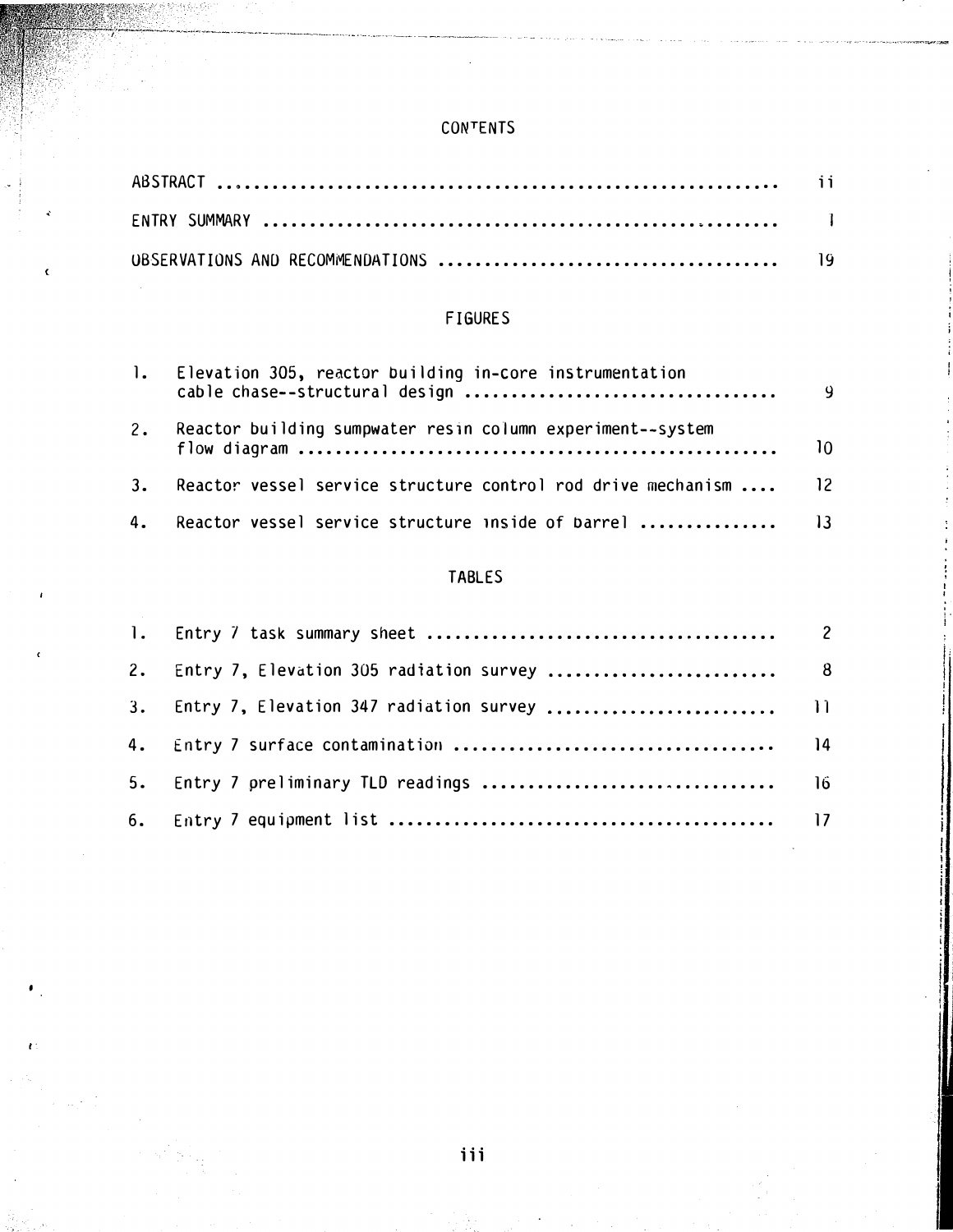# QUICK LOOK REPORT ENTRY 7 THREE MILE ISLAND UNIT 2 MARCH 17, 19, AND 20, 1981

#### ENTRY SUMMARY

The majer accomplishments of Entry 7 into containment at Three Mile Island Unit 2 are as follows:

- 1. Three 1-liter and one 150-ml samples of sump water were taken
- 2. Five gallons of water were processed via the resin column test equipment
- 3. The LPR-3B contactor was jumpered to provide additional floor lights on Elevation 347
- 4. Large purge valves were surveyed
- 5. In-core tunnel area was surveyed and photographed
- 6. CRDM service structure was photographed
- 7. Cables between CCTV cameras and their control boxes were rerouted as needed, and CCTV camera connections were verified
- 8. A high volume air sample was taken on Elevation 305.

Table 1 shows the Entry 7 Task Sunmary Sheet. Table 2 is the Entry 7, Elevation 305 Radiation Survey; anc� Table 3 is the Radiation Survey for Elevation 347. The Entry 7 Surface Contamination is listed in Table 4. Table 5 shows the Preliminary TLD Readings for the entry. The Equipment List for Entry 7 is shown in Table 6.

1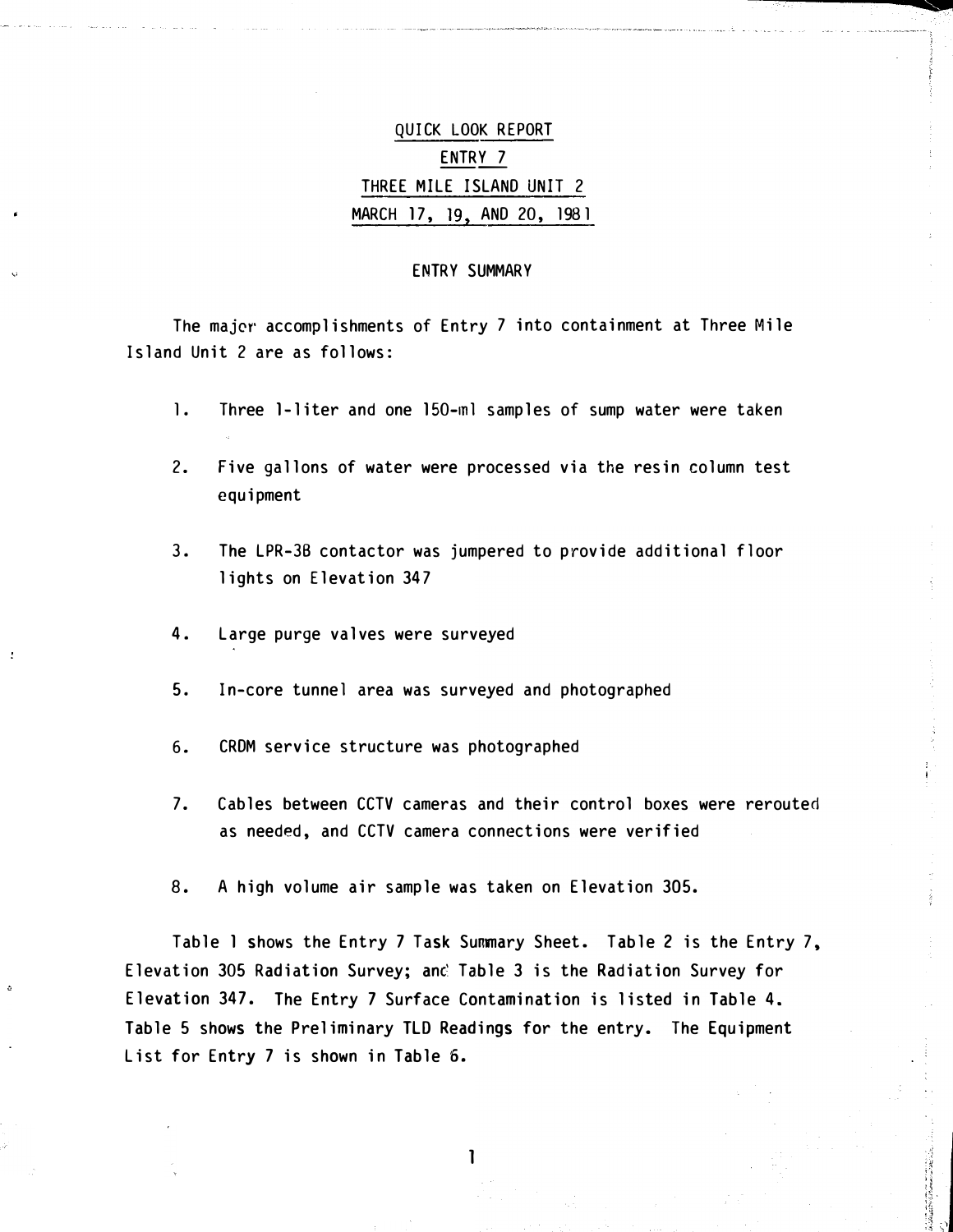### TABLE 1. ENTRY 7 TASK SUMMARY SHEET

 $\sim$ 

| Data<br>Acquisition<br>Task<br><b>Number</b> | Task<br>Description                                  | Task<br>Accomplished                | Problems<br>Encountered                                                                         | Comments/<br>Significant Findings                                                                                                                                                                           |
|----------------------------------------------|------------------------------------------------------|-------------------------------------|-------------------------------------------------------------------------------------------------|-------------------------------------------------------------------------------------------------------------------------------------------------------------------------------------------------------------|
| 20B                                          | Sump water<br>samples                                | Samples taken                       | None                                                                                            | Sample cart and pump were left in<br>containment. During operation the<br>3/8-in. ID tubing was less than<br>2 rem/hr r on contact. Once<br>filled, the sample bombs had the<br>following contact readings: |
|                                              |                                                      |                                     |                                                                                                 | No. $1 - 1$ liter - 2 rem/hr $\gamma$<br>contact                                                                                                                                                            |
|                                              |                                                      |                                     |                                                                                                 | No. $2 - 1$ liter - 1 rem/hr $\gamma$<br>contact                                                                                                                                                            |
|                                              |                                                      |                                     |                                                                                                 | No. $3 - 1$ liter - 1 rem/hr $\gamma$<br>contact                                                                                                                                                            |
|                                              |                                                      |                                     |                                                                                                 | No. $4 - 150$ ml - 1.5 rem/hr $\gamma$<br>contact                                                                                                                                                           |
|                                              |                                                      |                                     |                                                                                                 | All readings were taken with a<br>teletector. All of the sample bombs<br>were wrapped with lead.                                                                                                            |
| 23, 27                                       | Survey and<br>smears of CRDM<br>service<br>structure | Survey and<br>smears complete       | Tools to<br>implement back-<br>up method for<br>taking head<br>readings were<br>the wrong size. | <b>None</b>                                                                                                                                                                                                 |
| 45                                           | Survey and pic-<br>tures of incore<br>tunnel area    | Survey and pic-<br>tures were taken | Lack of light<br>in area made<br>task very<br>difficult.                                        | None                                                                                                                                                                                                        |

n:��

 $\leq$   $\leq$ 

 $\sim$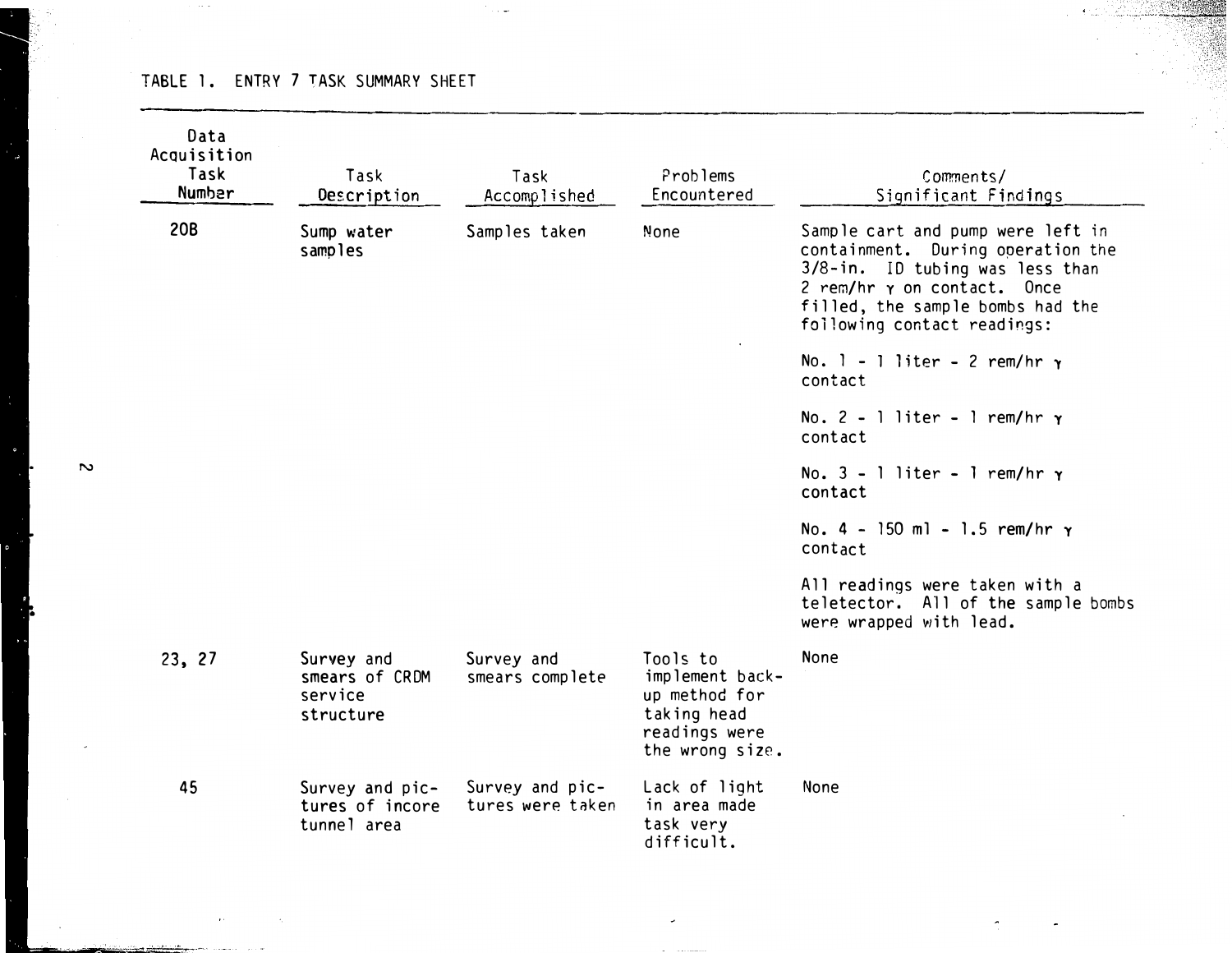| Data<br>Acquisition<br>Task<br><b>Number</b> | Task<br>Description                                           | Task<br>Accomplished                               | Problems<br>Encountered                                                                                                                                       | Comments/<br>Significant Findings                                                                                                              |
|----------------------------------------------|---------------------------------------------------------------|----------------------------------------------------|---------------------------------------------------------------------------------------------------------------------------------------------------------------|------------------------------------------------------------------------------------------------------------------------------------------------|
|                                              |                                                               |                                                    | Nikonas camera<br>was inadver-<br>tently set<br>with too high<br>a shutter<br>speed causing<br>pictures to<br>be $1/2$ frame;<br>pictures<br>slightly fogged. |                                                                                                                                                |
| 42B                                          | Decontamination<br>test control<br>smears and<br>acetate pads | Completed                                          | <b>None</b>                                                                                                                                                   | Control smears were taken by<br>removing the smear and acetate<br>pads from their protective bags<br>and rebagging them without being<br>used. |
| 25, 26                                       | Survey and<br>smears inside<br>inside A D-rirg                | Not performed                                      | Due to heat<br>stress problems<br>encountered on<br>March 17, 1981,<br>this task was not<br>performed.                                                        | <b>None</b>                                                                                                                                    |
| 20                                           | Resin column<br>test                                          | 5 gallons of pro-<br>cessed water were<br>obtained | On March 17,<br>1981, attempts<br>sump pump into<br>sump failed;                                                                                              | Radiation measurements follow-<br>ing test are given in Figure 2.                                                                              |

'·

TABLE 1. (continued)

w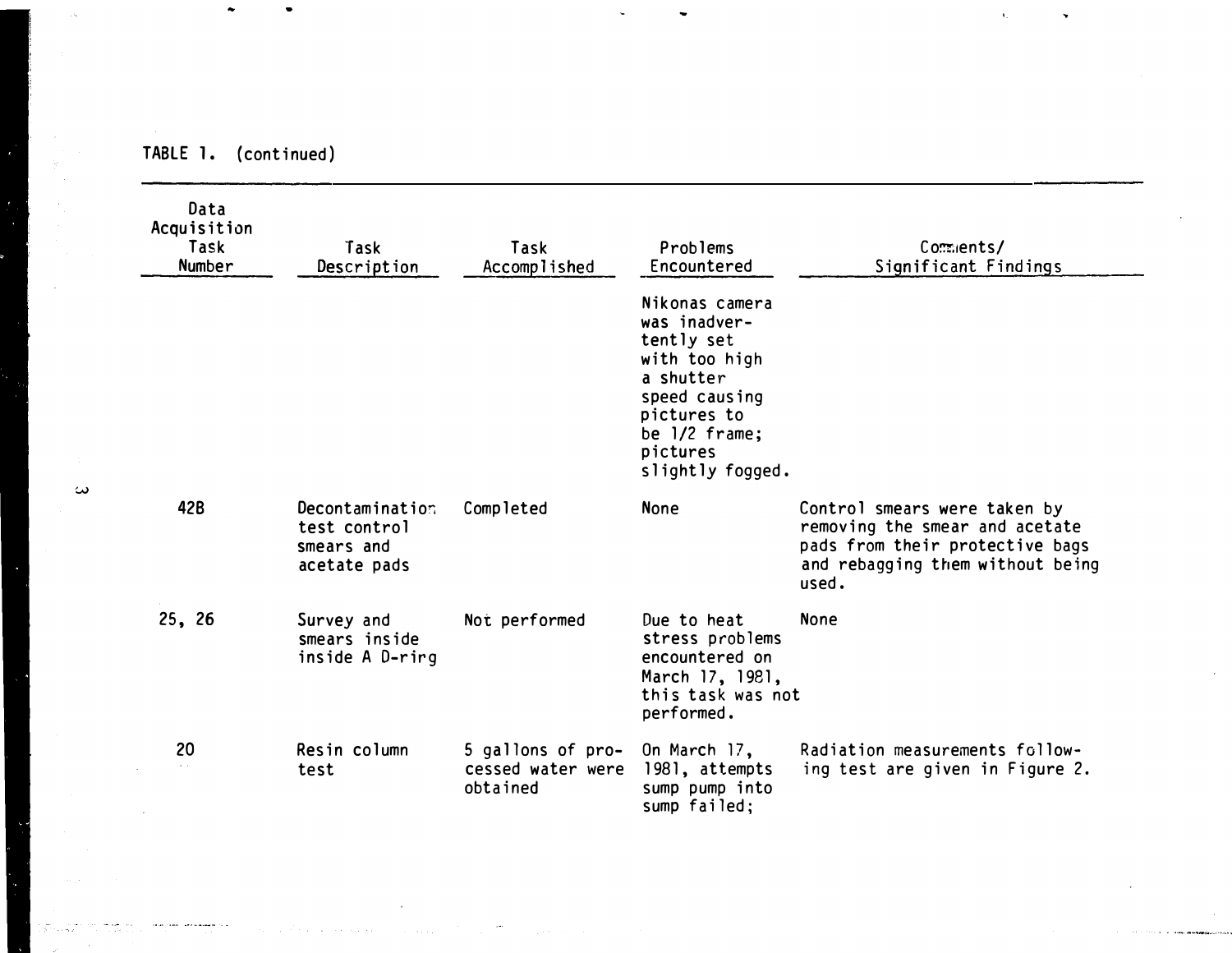| Data<br>Acquisition<br>Task<br>Number | Task<br>Description | Task<br>Accomplished | Problems<br>Encountered                                                                                                                                                                              | Comments/<br>Significant Findings |
|---------------------------------------|---------------------|----------------------|------------------------------------------------------------------------------------------------------------------------------------------------------------------------------------------------------|-----------------------------------|
|                                       |                     |                      | additional<br>attempts on<br>March 19,<br>1981, were<br>successful.                                                                                                                                  |                                   |
|                                       |                     |                      | Loss of video<br>on camera<br>No. 1 caused<br>an additional<br>entry to be<br>made on<br>March 19, 1981,<br>to reconnect<br>video on camera<br>No. 1 and<br>verify opera-<br>tion of column<br>test. |                                   |
|                                       |                     |                      | On March 20,<br>1981, an entry<br>was made to re-<br>trieve the 10<br>gallon carboy<br>which con-<br>tained the<br>5 gallons of<br>processed<br>water.                                               |                                   |

# TABLE 1. (continued)

 $\iota$  .

 $\cdot$ 

 $\overline{\phantom{a}}$ 

**Reserves from the complete** 

 $\mathfrak I$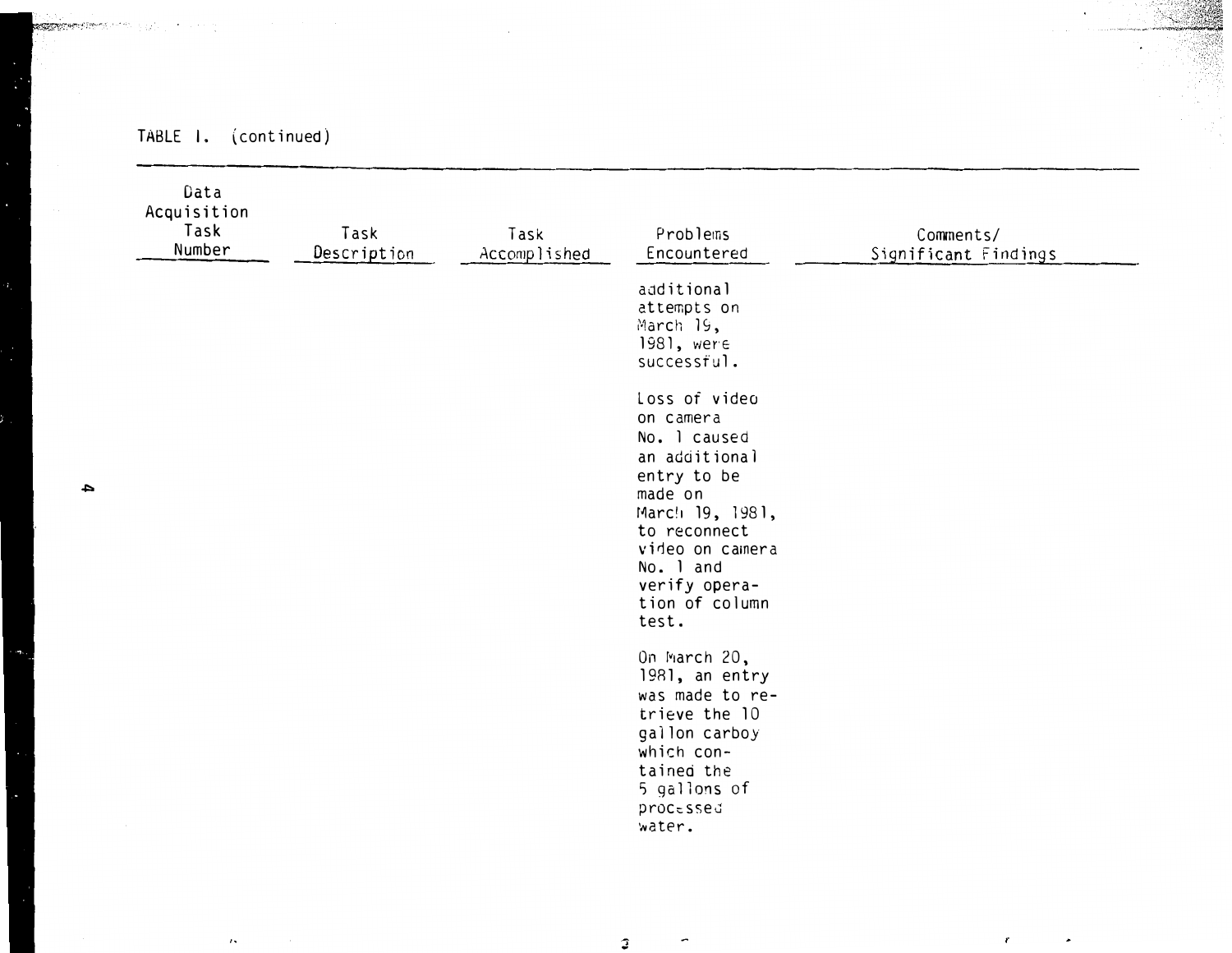| Data<br>Acquisition<br>Task<br>Number | Task<br>Description                                           | Task<br>Accomplished     | Problems<br>Encountered                                                                                                                                                                                                                                                                                                                        | Comments/<br>Significant Findings |
|---------------------------------------|---------------------------------------------------------------|--------------------------|------------------------------------------------------------------------------------------------------------------------------------------------------------------------------------------------------------------------------------------------------------------------------------------------------------------------------------------------|-----------------------------------|
| Maintenance                           | Jumper LPR-3B                                                 | Jumpering com-<br>pleted | None                                                                                                                                                                                                                                                                                                                                           | None                              |
| <b>Uperations</b>                     | Plant surveil-<br>lance purge<br>valves AHV-2A,<br>26, 3A, 3B | All valves oiled         | Some difficulty<br>in performing<br>oiling; first<br>attempt on<br>March 17, 1981,<br>partially com-<br>pleted task;<br>task was com-<br>pleted on<br>March 19, 1981,<br>by shutting<br>down the purge<br>to allow the<br>oiling to pro-<br>ceed; once<br>complete the<br>purge valves<br>cannot be<br>oiled while<br>in the open<br>position. | None                              |

 $\bullet$ 

# TABLE l. (continued)

S

 $\ddot{\phantom{a}}$ 

 $\text{supp} \, g_{\mathcal{B}}(q) = \pi(\mathbb{E}_{\mathbf{w}} \times \text{Re} \, \mathbb{E}_{\mathbf{w}} \times \text{Im} \, \mathbb{E}_{\mathbf{w}} \times \text{Im} \, \mathbb{E}_{\mathbf{w}} \times \mathbb{E}_{\mathbf{w}} \times \mathbb{E}_{\mathbf{w}} \times \mathbb{E}_{\mathbf{w}} \times \mathbb{E}_{\mathbf{w}} \times \mathbb{E}_{\mathbf{w}} \times \mathbb{E}_{\mathbf{w}} \times \mathbb{E}_{\mathbf{w}}$ 

 $\mathcal{L}^{\mathcal{L}}(\mathcal{L}^{\mathcal{L}})$  and  $\mathcal{L}^{\mathcal{L}}(\mathcal{L}^{\mathcal{L}})$ 

المتحدث والمعورة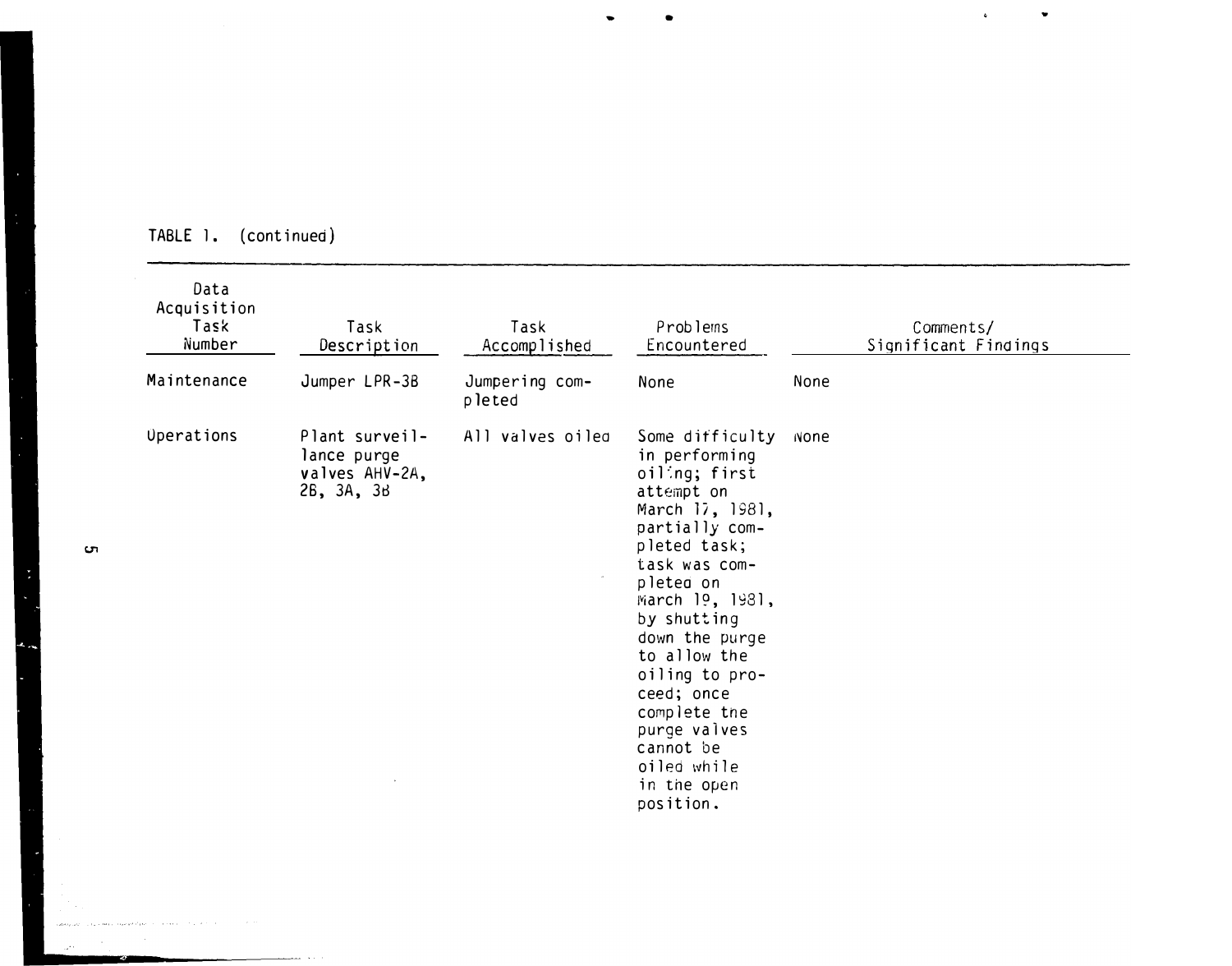# TABLE 1. (continued)

| Data<br>Acquisition<br>Task<br>Number | Task<br>Description                                                                   | Task<br>Accomplished                           | Problems<br>Encountered                                                                                                                                                                      | Comments/<br>Significant Findings                                                                                                                                                                                   |
|---------------------------------------|---------------------------------------------------------------------------------------|------------------------------------------------|----------------------------------------------------------------------------------------------------------------------------------------------------------------------------------------------|---------------------------------------------------------------------------------------------------------------------------------------------------------------------------------------------------------------------|
| <b>Operations</b>                     | Plant surveil-<br>lance of<br>chemical addi-<br>tion valves CA-1<br>$CA-2$ , $CA-3$ . | Valves were lo-<br>cated, but not<br>serviced. | Once location<br>of valves was<br>made, it was<br>determined<br>that physical<br>access was<br>not possible<br>due to<br>restricting<br>clothing<br>required for<br>radiological<br>hazards. | If these valves are to be serviced,<br>an alternate route for access will<br>be required.                                                                                                                           |
|                                       | Verify cabling on Cabling<br>CCTV and reroute rerouted as<br>as needed                | needed                                         | None                                                                                                                                                                                         | Connectors on CCTV units do<br>not always make proper contact;<br>use of duct tape to secure several<br>connectors was made                                                                                         |
| N/A                                   | High volume air<br>sample                                                             | Sample taken                                   | Results are<br>suspect as<br>actual on-off<br>times may be<br>in error when<br>retrieved air<br>sampler was<br>off and and<br>unit was cool                                                  | Airborne concentrations were<br>as follows:<br>Sr/Y 90: $2.65^{-11}$ µCi/cm <sup>3</sup><br>7.9 <sup>-11</sup> $\mu$ Ci/cm <sup>3</sup><br>7.19 <sup>-10</sup> $\mu$ Ci/cm <sup>3</sup><br>$Cs$ 134 :<br>$Cs$ 137 : |

 $\sigma$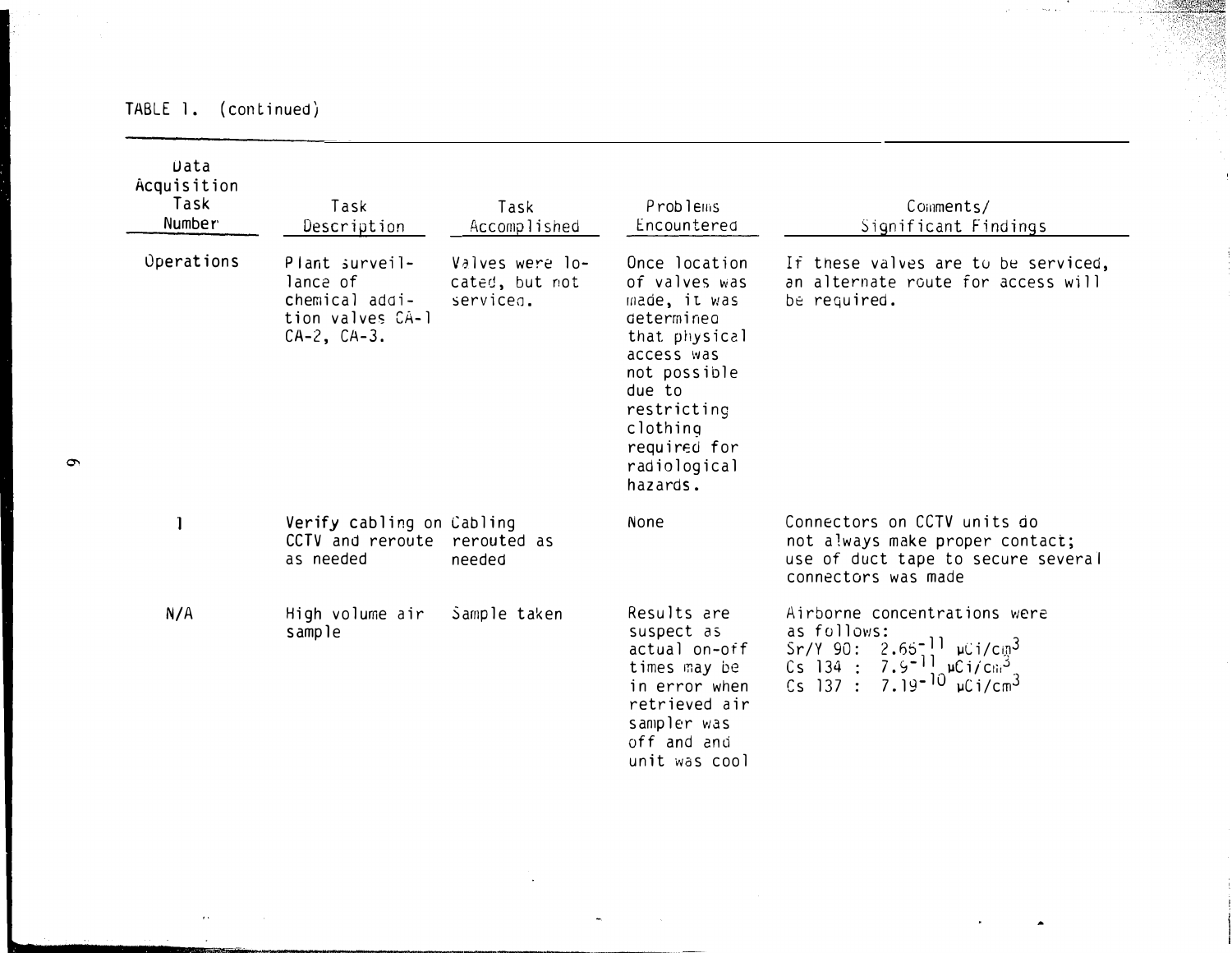|  | TABLE |  | (continued) |  |
|--|-------|--|-------------|--|
|--|-------|--|-------------|--|

 $\overline{\phantom{0}}$ 

**Departments of the common of any** 

| Data<br>Acquisition<br>Task<br>Number | Task<br>Description | Task<br>Accomplished | <b>Problems</b><br>Encountered                       | Comments/<br>Significant Findings |  |
|---------------------------------------|---------------------|----------------------|------------------------------------------------------|-----------------------------------|--|
|                                       |                     |                      | indicating<br>premature<br>shutdown had<br>occurred. |                                   |  |

•

 $\mathcal{A}^{\mathcal{A}}$ 

Note: Containment temperature, 62°F; containment pressure, 0.2 in. Hg; relative humidity, <IU07o; airborne activity, <MPC.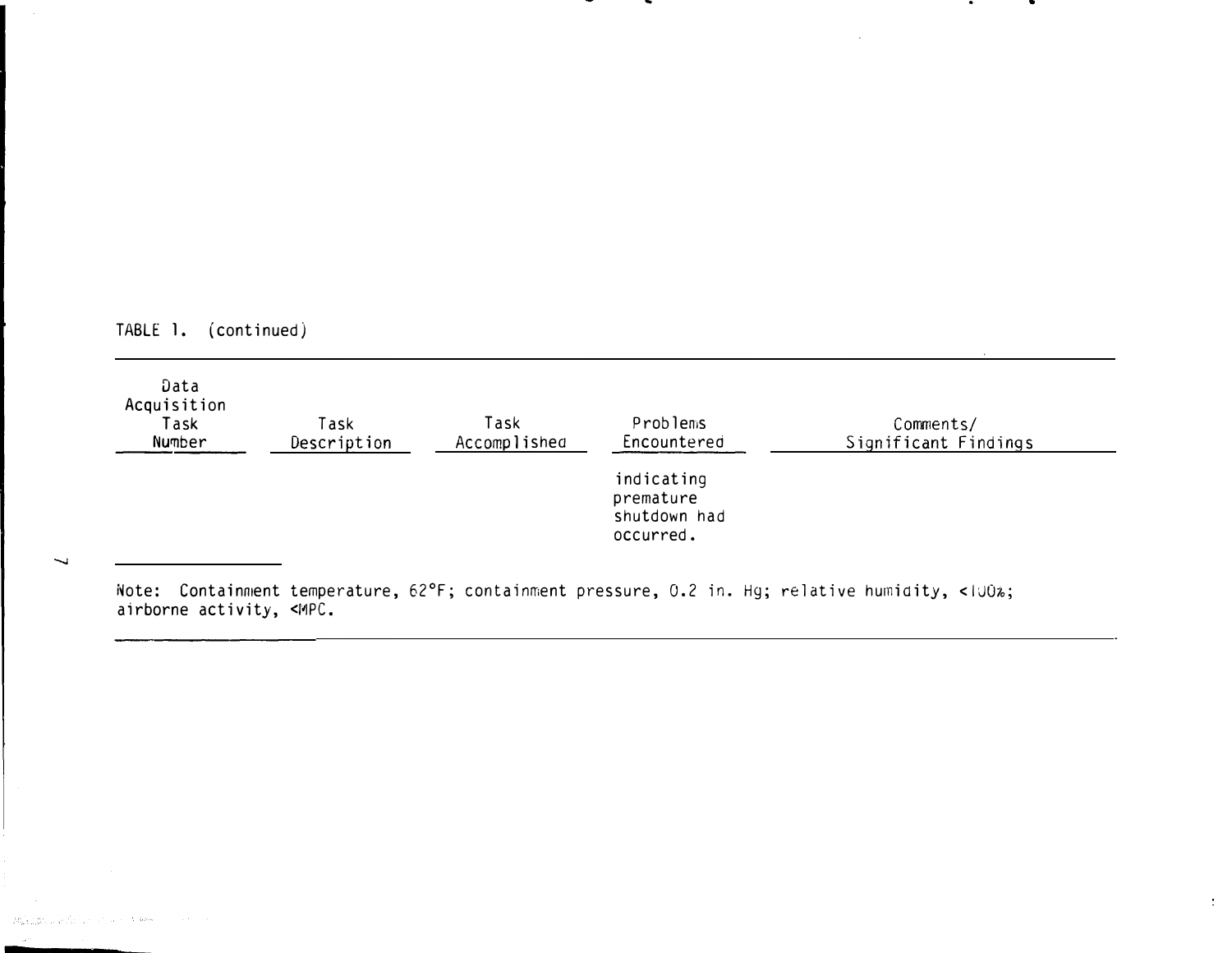TABLE 2. ENTRY 7, ELEVATION 305 RADIATION SURVEY

 $\bar{\beta}$ 

| Data Acquisition<br>Task Number | Location | Figure 1 Instrument                       | Gamma<br>Dose Rate | Beta<br>Dose Rate | Location |
|---------------------------------|----------|-------------------------------------------|--------------------|-------------------|----------|
| 45                              |          | As Noted on Figure 1 As Noted on Figure 1 |                    |                   |          |
| 20                              |          | As Noted on Figure 2 As Noted on Figure 2 |                    |                   |          |

 $\hat{\mathcal{L}}$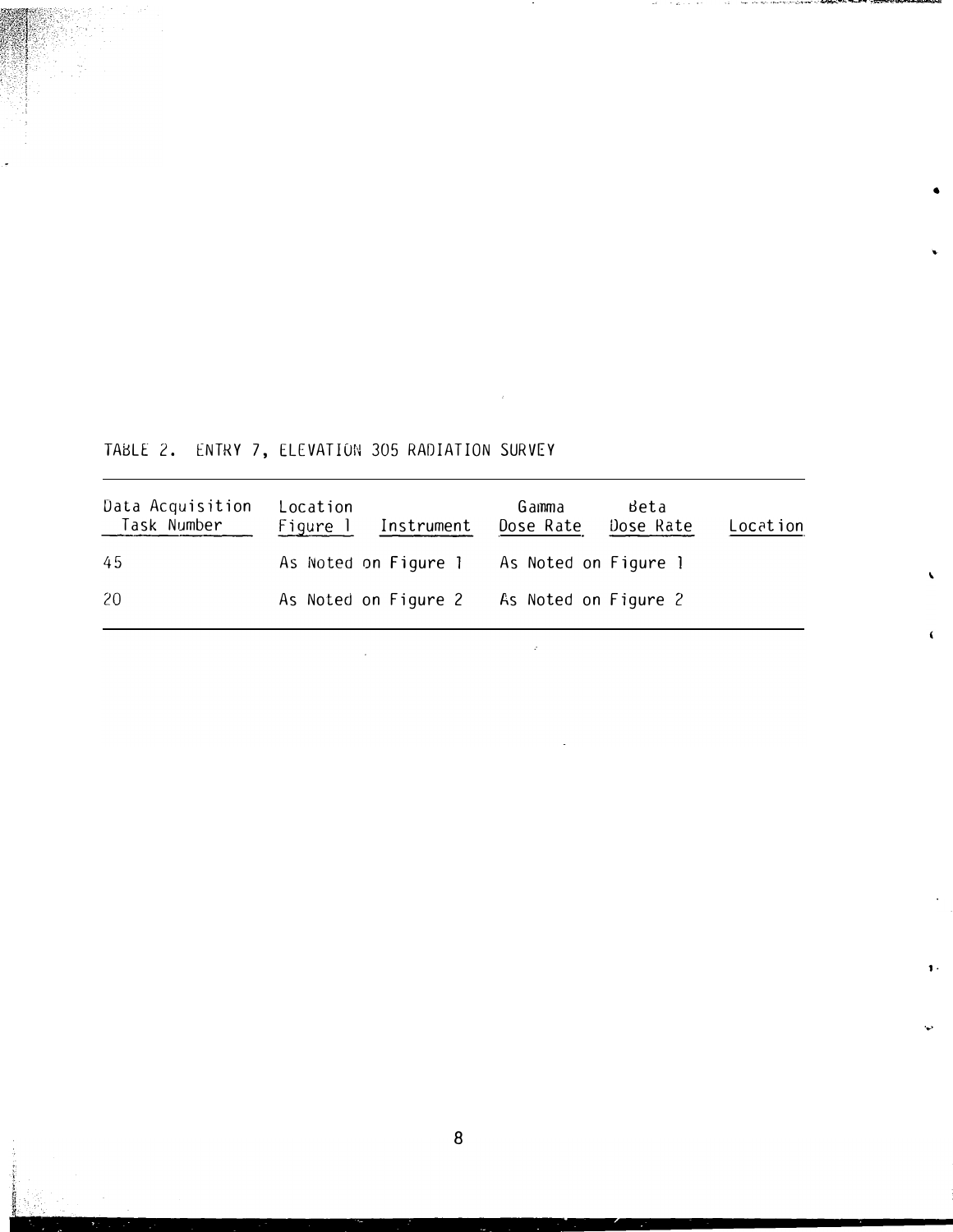

•

I

cable Elevation cnase--s 305, reactor building in-core instrumentation<br>e--structural design. cable cnase--structural design.

 $\mathbb{R}^3$  .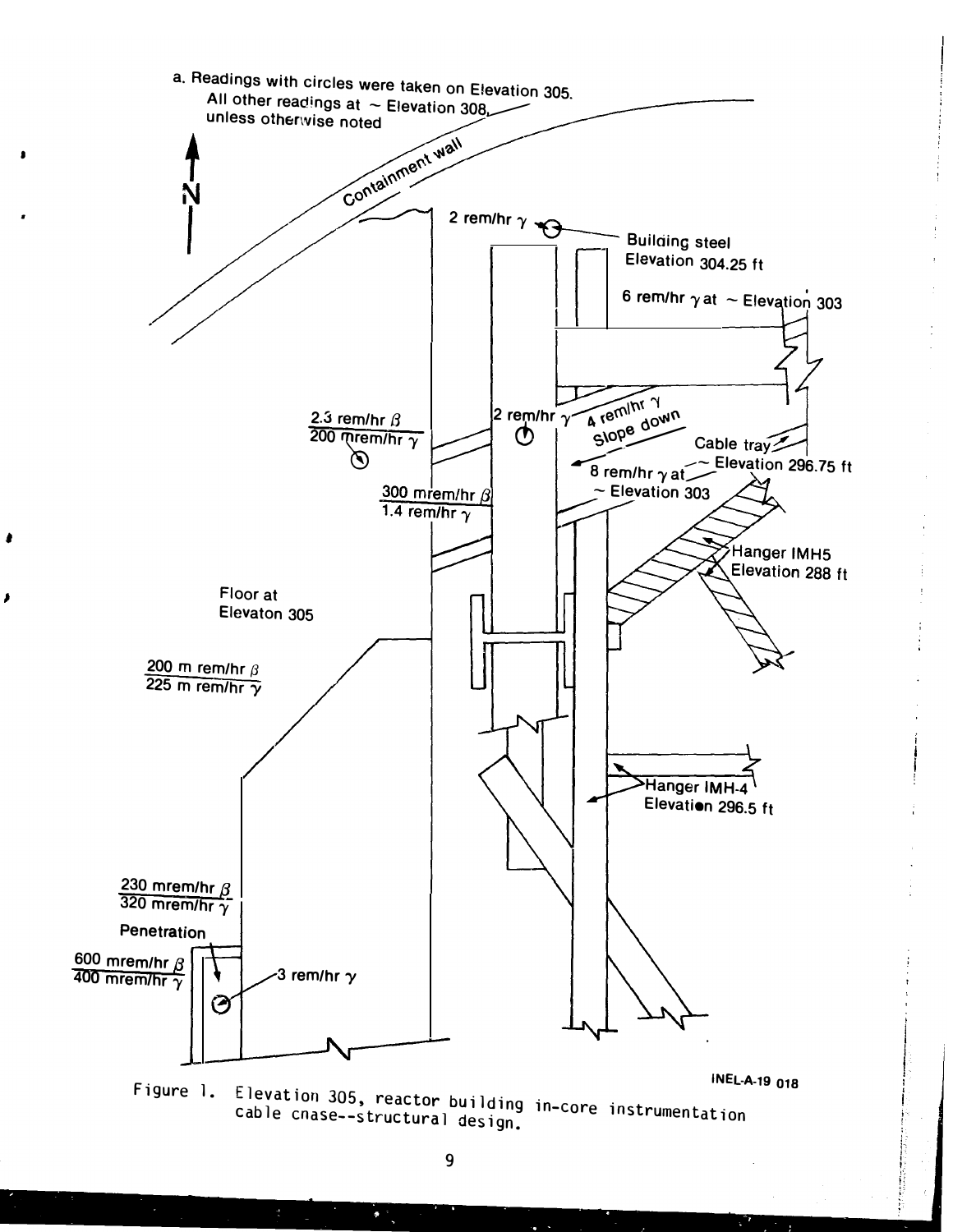

•

•

 $\mathfrak{c}$ .

Ċ

(.

Figure 2. Reactor building sumpwater resin column experiment--system flow diagram.

33.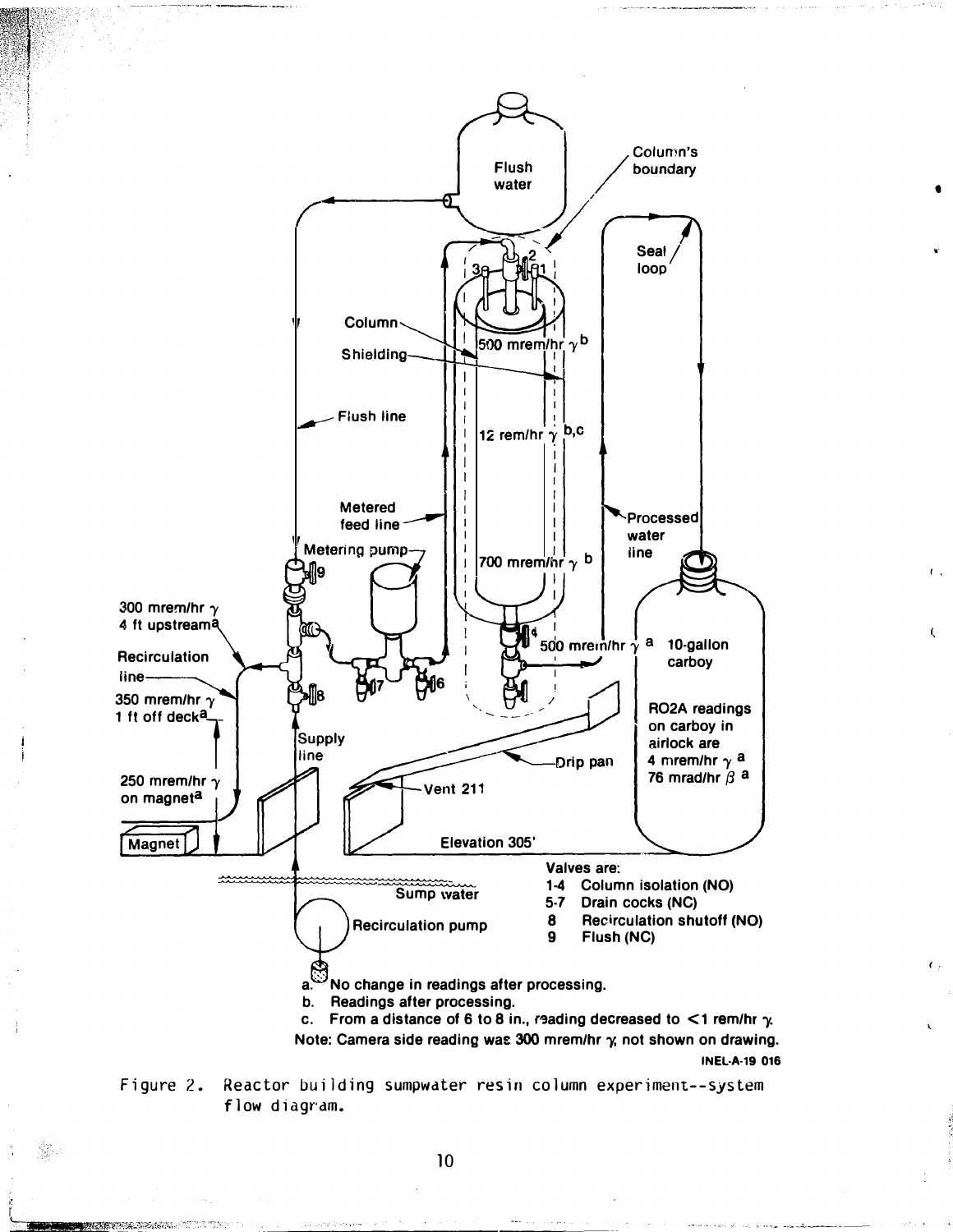# TABLE 3. ENTRY 7, ELEVATION 347 RADIATION SURVEY

 $\tau_{\rm{max}}$ 

£

I

 $\sim 10^7$ 

 $\sim$ 

 $\alpha = \alpha_0$ 

 $\mathcal{A}=\mathcal{A}=\mathcal{A}=\mathcal{A}$ 

| Data<br>Acquisition<br>Task<br>Number | Location<br>Figure 2 | instrument                        | Gamma<br>Dose<br>Rate | Beta<br>Dose<br>Rate | Neutron<br><b>Reading</b> | Location |
|---------------------------------------|----------------------|-----------------------------------|-----------------------|----------------------|---------------------------|----------|
| 23, 27                                |                      | As noted on Figure 3 and Figure 4 |                       | Figure 4             | As Noted on Figure 3 and  |          |

 $\sim$   $\sim$ 

 $\overline{11}$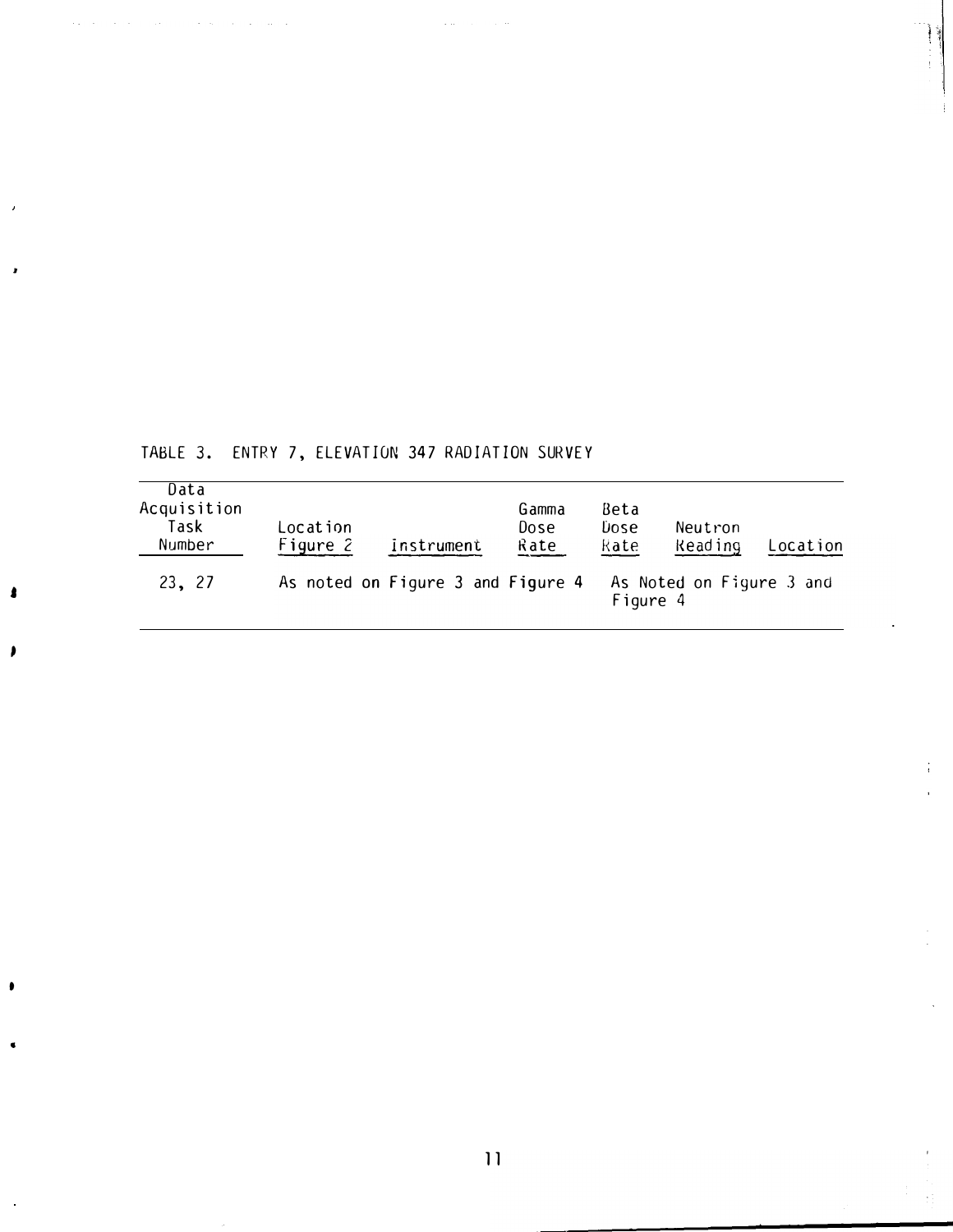

Numbers correspond to those shown in Table 4. а. All readings were taken with an RO2A on contact.

**INEL-A-19 019** 

c

Figure 3. Reactor vessel service structure control rod drive mechanism.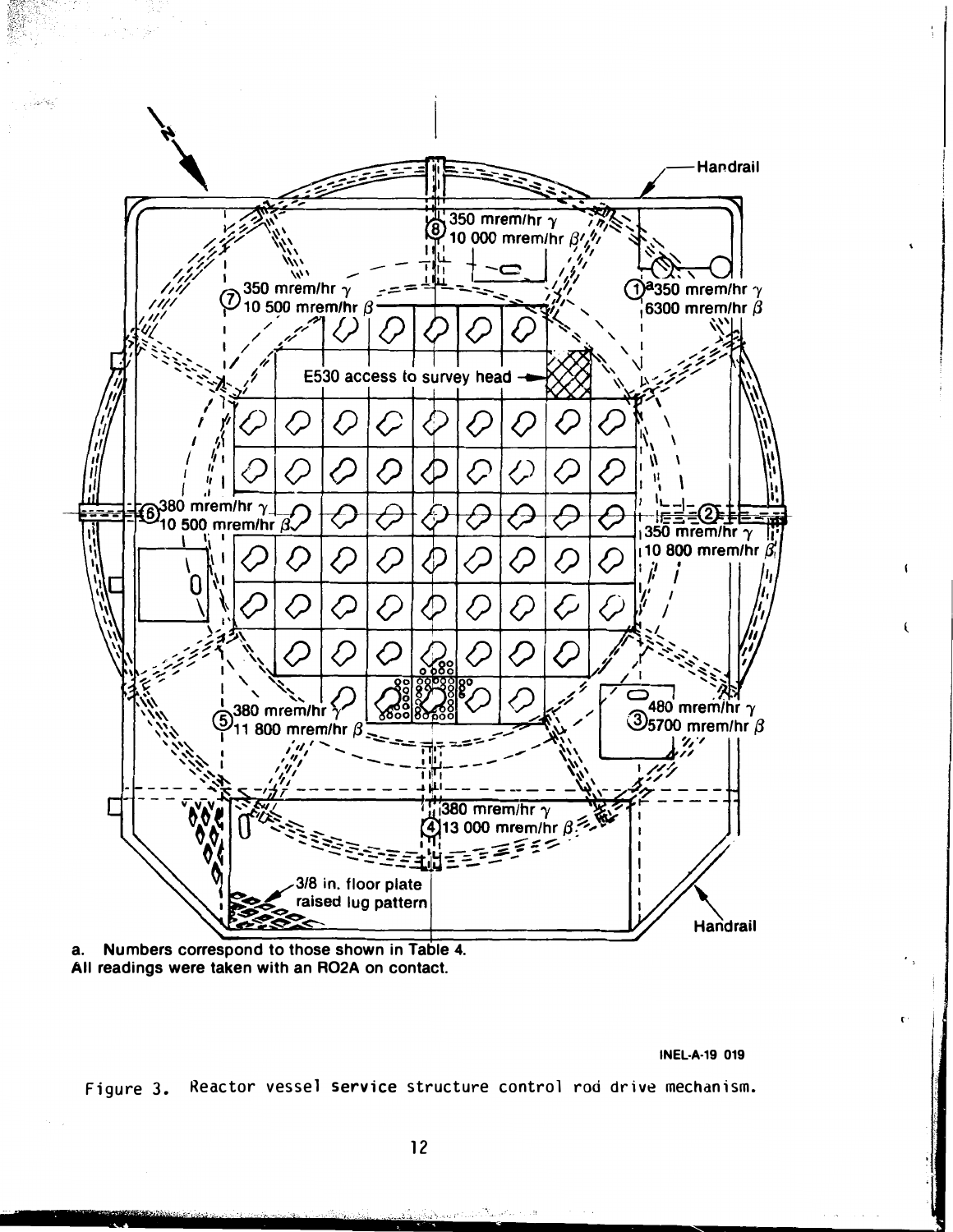

Figure 4. Reactor vessel service structure inside of barrel.

 $\lambda$ 

×.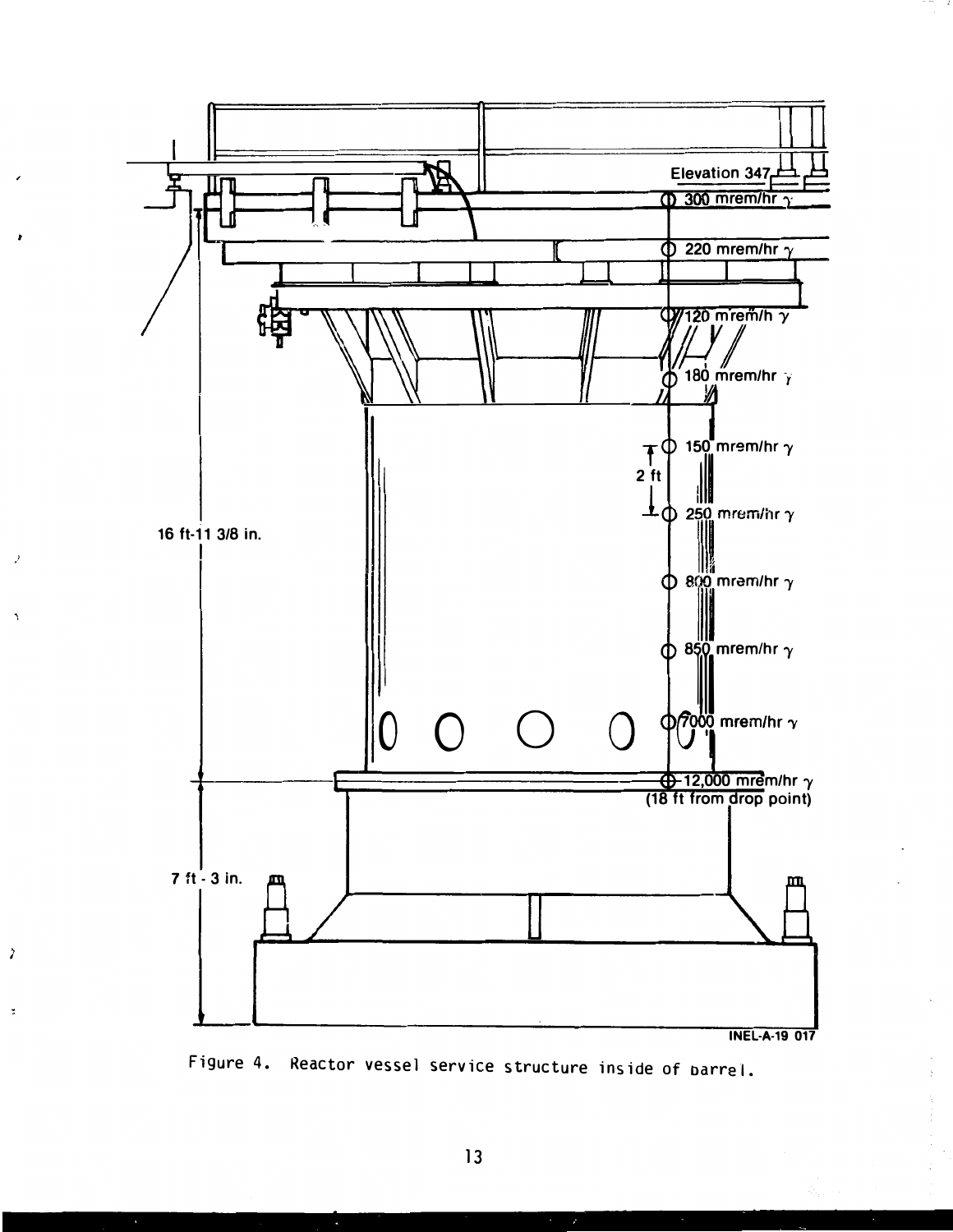| Data<br>Acquisition<br>Task<br>Number | Specimen           | Sample<br>Number | Location <sup>b</sup>                                                           | $Cs-134$<br>$(\underline{\mathfrak{u}}$ Ci) | $Cs - 137$<br><u>(µСі)</u> |
|---------------------------------------|--------------------|------------------|---------------------------------------------------------------------------------|---------------------------------------------|----------------------------|
| 27                                    | smear <sup>a</sup> | 58731            | 1                                                                               | $2.3 - 1$                                   | 1.80                       |
| 27                                    | smear              | 58732            | $\overline{c}$                                                                  | $3.8 - 1$                                   | 3.00                       |
| 27                                    | smear              | 58733            | 3                                                                               | $6.1^{-1}$                                  | 4.90                       |
| 27                                    | smear              | 58734            | 4                                                                               | $5.8 - 1$                                   | 4.30                       |
| 27                                    | smear              | 58735            | 5                                                                               | $7.7 - 1$                                   | 5.90                       |
| 27                                    | smear              | 58736            | ó                                                                               | $6.1 - 1$                                   | $4.7^{0}$                  |
| 27                                    | smear              | 58737            | $\overline{\mathcal{L}}$                                                        | $2.7 - 1$                                   | 2.2 <sup>0</sup>           |
| 27                                    | smear              | 58738            | 8                                                                               | $5.5 - 1$                                   | 4.20                       |
| 27                                    | smear              | 58739            | Position indicating<br>cables on access<br>bridge to service<br>structure       | $4.9 - 1$                                   | 3.70                       |
|                                       |                    |                  | The following are control smears in area of CRDM service structure <sup>C</sup> |                                             |                            |
| 27                                    | smear              | 58727            |                                                                                 | $1.6 - 3$                                   | $1.1 - 2$                  |
| 27                                    | smear              | 58728            |                                                                                 | $2.0 - 3$                                   | $1.5 - 2$                  |
| 27                                    | smear              | 58729            |                                                                                 | $2.1 - 3$                                   | $1.8 - 2$                  |
| 27                                    | smear              | 58730            |                                                                                 | CLD                                         | $3.8 - 4$                  |
| Elevation 347 as noteda               |                    |                  | The following are control smears and acetate pads on Elevation 305 and          |                                             |                            |
| <b>42B</b>                            | smear              | 58741            | Elevation 305                                                                   | $2.3 - 4$                                   | $2.4 - 3$                  |
| 42B                                   | pad <sup>d</sup>   | 58744            | Elevation 305                                                                   |                                             | $27 - 4$                   |
| 42 <sub>B</sub>                       | smear              | 58742            | Flevation 347                                                                   | $2a-3$                                      | $16-2$                     |

 $\mathbf{r}$ 

 $\mathbf{f}$ 

 $\bullet$ 

 $=1-3$ 

# TABLE 4. ENTRY 7 SURFACE CONTAMINATION

 $42B$ 

pad

 $14$ 

58745

Elevation 347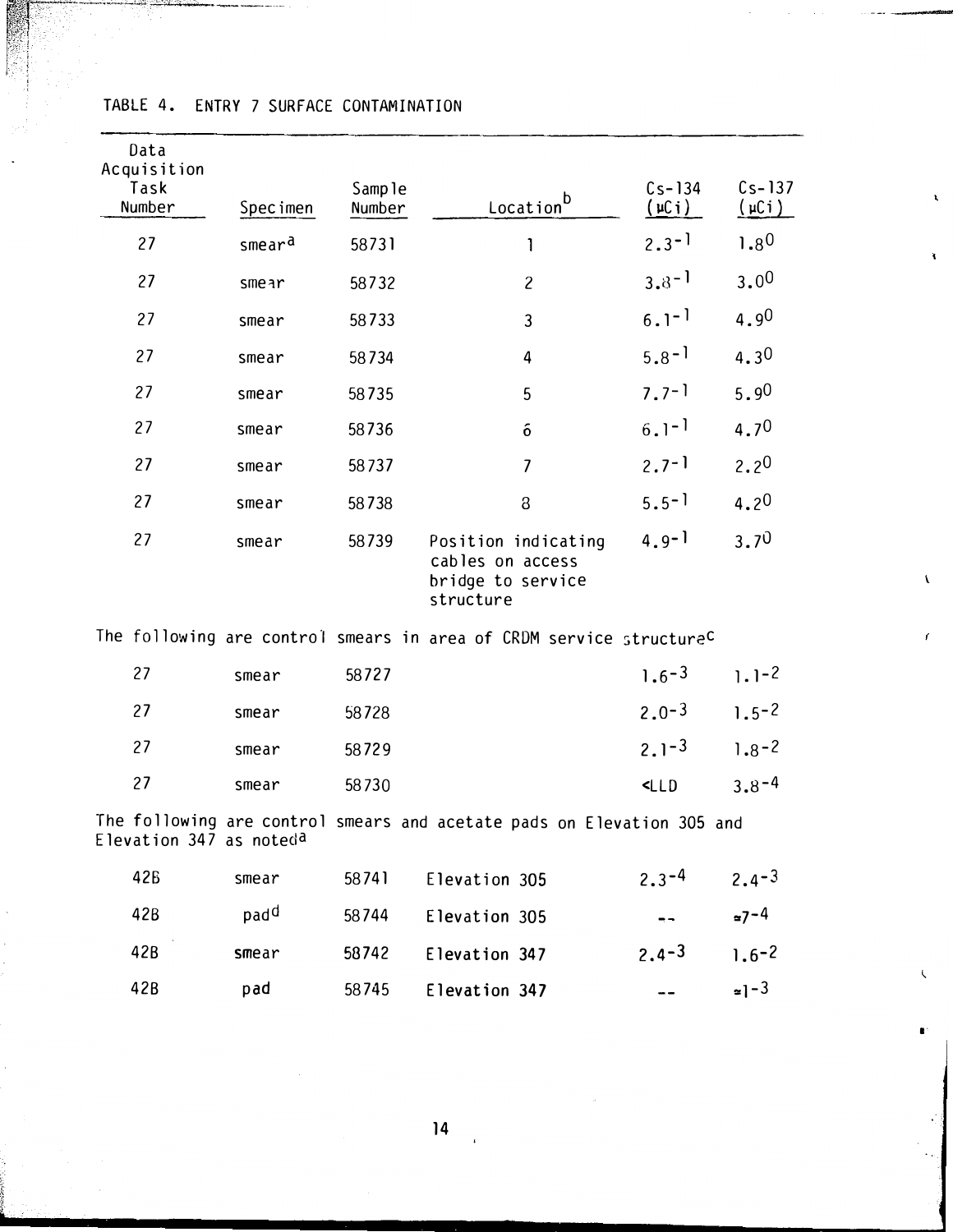.<br>Stein

J

Ź

| <b>Specimen</b> | Sample<br>Number | Location <sup>D</sup> | $\begin{array}{c} \text{Cs} - 134 \\ \text{(µC i)} \end{array}$ | $\frac{Cs-137}{(\mu C i)}$ |
|-----------------|------------------|-----------------------|-----------------------------------------------------------------|----------------------------|
| smear           | 58743            | Elevation 347         | $7.7 - 4$                                                       | $7.9 - 3$                  |
| pad             | 58746            | Elevation 347         | - -                                                             | 1-3                        |
|                 |                  |                       |                                                                 |                            |

a. Smear daia is total activity on the smear; smeared area was approximately  $100 \text{ cm}^2$ .

b. Numbers correspond to those shown in Figure 3.

c. Control smears and acetate pads were removed from their protective bags and rebagged without being used.

d. Acetate pad data is total activity on the pad, pad area is approximately  $10 \text{ cm}^2$ .

15

 $\mathcal{A}_1$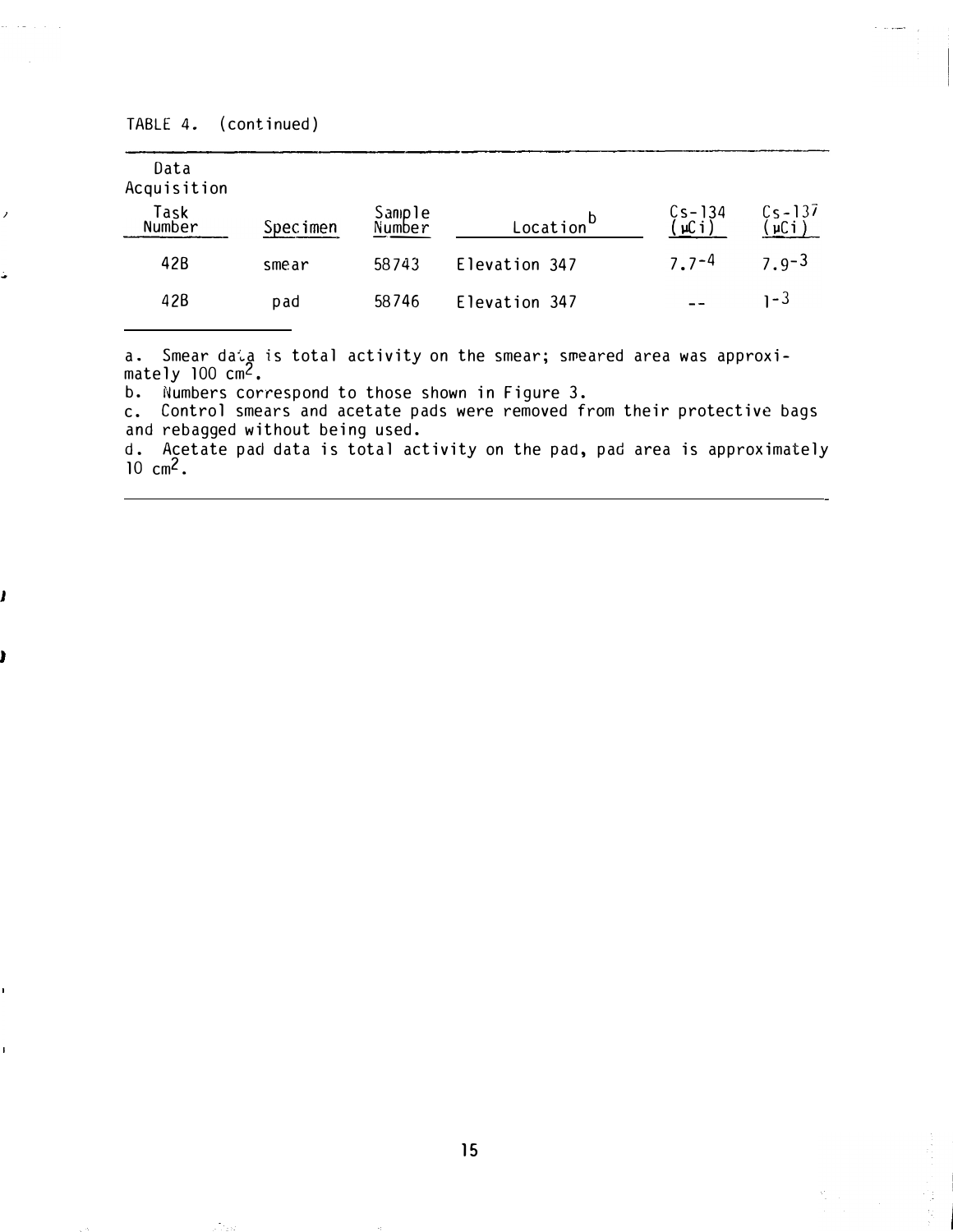|              | Whole Body<br>(mrem) | Maximum Extremity<br>Skin<br>(mrem)<br>(mrem) |       |                     | Approved Dose<br>Limit |  |
|--------------|----------------------|-----------------------------------------------|-------|---------------------|------------------------|--|
| Team Member  | Gamma                | Beta                                          | Gamma | Beta                | (mrem)                 |  |
| Team 1       |                      |                                               |       |                     |                        |  |
| Eng $#1$     | 590                  | $\boldsymbol{0}$                              | 730   | $\mathsf{O}\xspace$ | 1000                   |  |
| $HP$ #1      | 510                  | $\boldsymbol{0}$                              | 570   | $\overline{0}$      | 1000                   |  |
| $0$ ps # $i$ | 150                  | $\boldsymbol{0}$                              | 160   | $\cup$              | 1000                   |  |
| Team 2       |                      |                                               |       |                     |                        |  |
| Eng $#2$     | 580                  | $\mathbf 0$                                   | 670   | $\mathbf 0$         | 1000                   |  |
| Tech $#1$    | 570                  | $\boldsymbol{0}$                              | 580   | $\boldsymbol{0}$    | 1000                   |  |
| $HP$ #2      | 560                  | $\boldsymbol{0}$                              | 640   | $\overline{0}$      | 1000                   |  |
| Team 3       |                      |                                               |       |                     |                        |  |
| Elec #1      | 290                  | $\boldsymbol{0}$                              | 450   | $\mathbf 0$         | 1000                   |  |
| Ops $#2$     | 410                  | $\boldsymbol{0}$                              | 470   | $\boldsymbol{0}$    | 1000                   |  |
| $HP$ #3      | 600                  | $\boldsymbol{0}$                              | 710   | $\boldsymbol{0}$    | 1000                   |  |
| Eng $#3$     | 350                  | $\boldsymbol{0}$                              | 420   | $\overline{0}$      | 1000                   |  |
| Team 4       |                      |                                               |       |                     |                        |  |
| Eng $#4$     | 150                  | $\boldsymbol{0}$                              | 120   | $\boldsymbol{0}$    | 1000                   |  |
| Eng $#5$     | 100                  | $\overline{0}$                                | 120   | $\boldsymbol{0}$    | 1000                   |  |
| HP #4        | 55                   | $\boldsymbol{0}$                              | 60    | $\boldsymbol{0}$    | 1000                   |  |
|              |                      |                                               |       |                     |                        |  |

--• -·-� ------·---- ------ -------� -·�r ----

5. ENTRY 7 PRELIMINARY TLD READINGS

16

 $\parallel$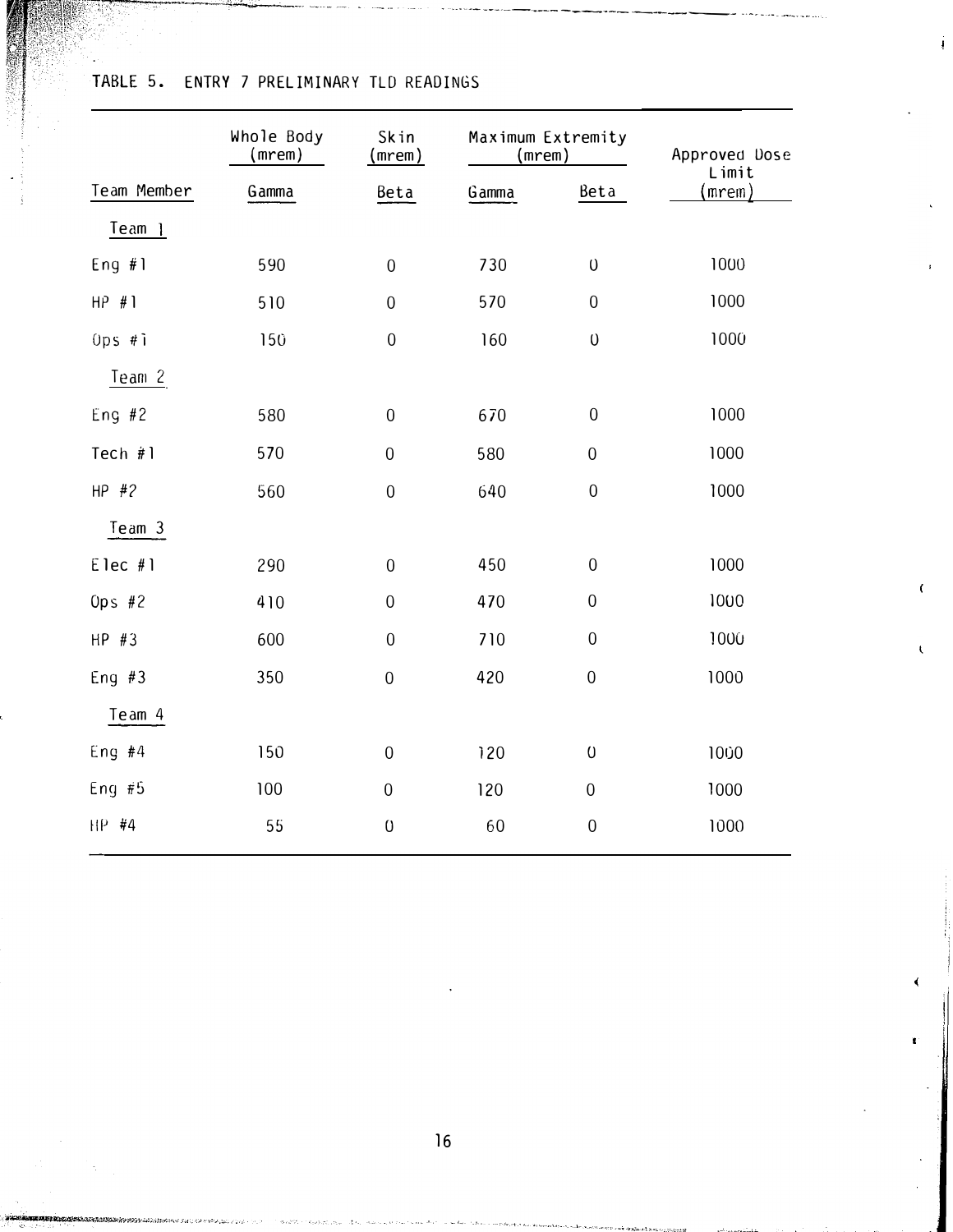| Survey Equipment |                       | Protective Clothing    |                        | Tools and Other Equipment                   |          |
|------------------|-----------------------|------------------------|------------------------|---------------------------------------------|----------|
| <u>Type</u>      | Quantity              | Type                   | Quantity               | Description                                 | Quantity |
| $RO-2A$          | 3                     | PC's w/hoods, gloves   | $\overline{c}$         | Column test equipment                       |          |
| Teletector       | $\overline{c}$        | Fireman's boots, pair  |                        | Grease gun                                  |          |
| E530             | Ł                     | Wet suits (7 men only) |                        | <b><i><u>Oiler</u></i></b>                  |          |
| $PNC-4$          | MSA purifer or parti- |                        | Clipboards             | 6                                           |          |
|                  |                       | culate respirator      |                        | High volumn air sampler                     |          |
|                  |                       | BZA samplers           |                        | Gallon bottles filled with<br>25 lb of lead | 14       |
|                  |                       |                        |                        | Nikonos III camera w/flash (35 mm)          |          |
|                  |                       |                        |                        | Airlock ramp                                | Ź        |
|                  |                       |                        |                        | CCTV connector tester                       |          |
|                  |                       |                        | Sump sampler equipment |                                             |          |
|                  |                       |                        |                        | Lead lined powdex buckets                   | 4        |
|                  |                       |                        |                        | Simpson volt meter                          |          |
|                  |                       |                        |                        | Set of jumpers for LPR-3B                   |          |
|                  |                       |                        |                        | Spotlight                                   |          |

 $\sim$ 

 $\mathcal{L}_{\mathcal{A}}$  and the contract of the contract of the contract of the contract of the contract of the contract of the contract of the contract of the contract of the contract of the contract of the contract of the contra

 $\backsim$ 

 $\mathcal{L}_{\mathbf{z}}$ 

, and the  $\sim$ 

.<br>Sha

#### TABLE 6. ENTRY 7 EQUIPMENT LIST and the control of the control of

·-·

 $\Delta$ 

ı,

 $\label{eq:1} \begin{split} &\mathcal{E}_{\mathcal{E}_{\mathcal{E}}(\mathcal{E}_{\mathcal{E}})}(\mathcal{E}_{\mathcal{E}}(\mathcal{E}_{\mathcal{E}}(\mathcal{E}_{\mathcal{E}}(\mathcal{E}_{\mathcal{E}}(\mathcal{E}_{\mathcal{E}}(\mathcal{E}_{\mathcal{E}}(\mathcal{E}_{\mathcal{E}}(\mathcal{E}_{\mathcal{E}}(\mathcal{E}_{\mathcal{E}}(\mathcal{E}_{\mathcal{E}}(\mathcal{E}_{\mathcal{E}}(\mathcal{E}_{\mathcal{E}}(\mathcal{E}_{\mathcal{E}}(\mathcal{E}_{\mathcal{E}}(\mathcal{E}_{\math$ 

construction of the construction

 $\bar{z}$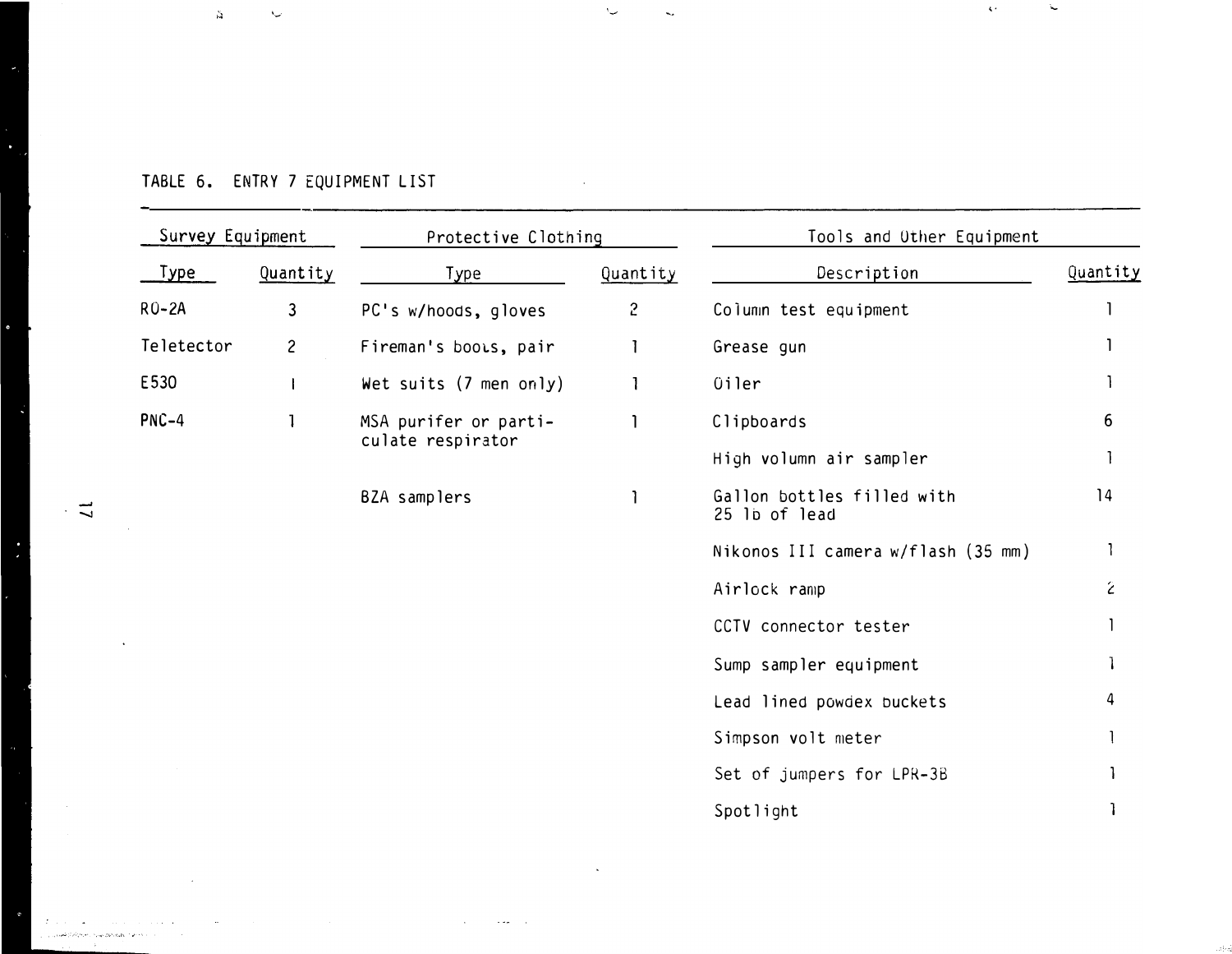|             | Survey Equipment | Protective Clothing |          | Tools and Other Equipment       |          |
|-------------|------------------|---------------------|----------|---------------------------------|----------|
| <u>Type</u> | Quantity         | Type                | Quantity | Description                     | Quantity |
|             |                  |                     |          | Two way radios/minimum per team |          |
|             |                  |                     |          | Small lights/individual         |          |
|             |                  |                     |          | Pencil dosimeter/individual     |          |
|             |                  |                     |          | Digital dosimeter/individual    |          |

 $\bar{z}$ 

÷

 $\sim$ 

**STARS** 8

7

| TABLE 6. | (continued) |
|----------|-------------|
|----------|-------------|

×

فترح فتعنده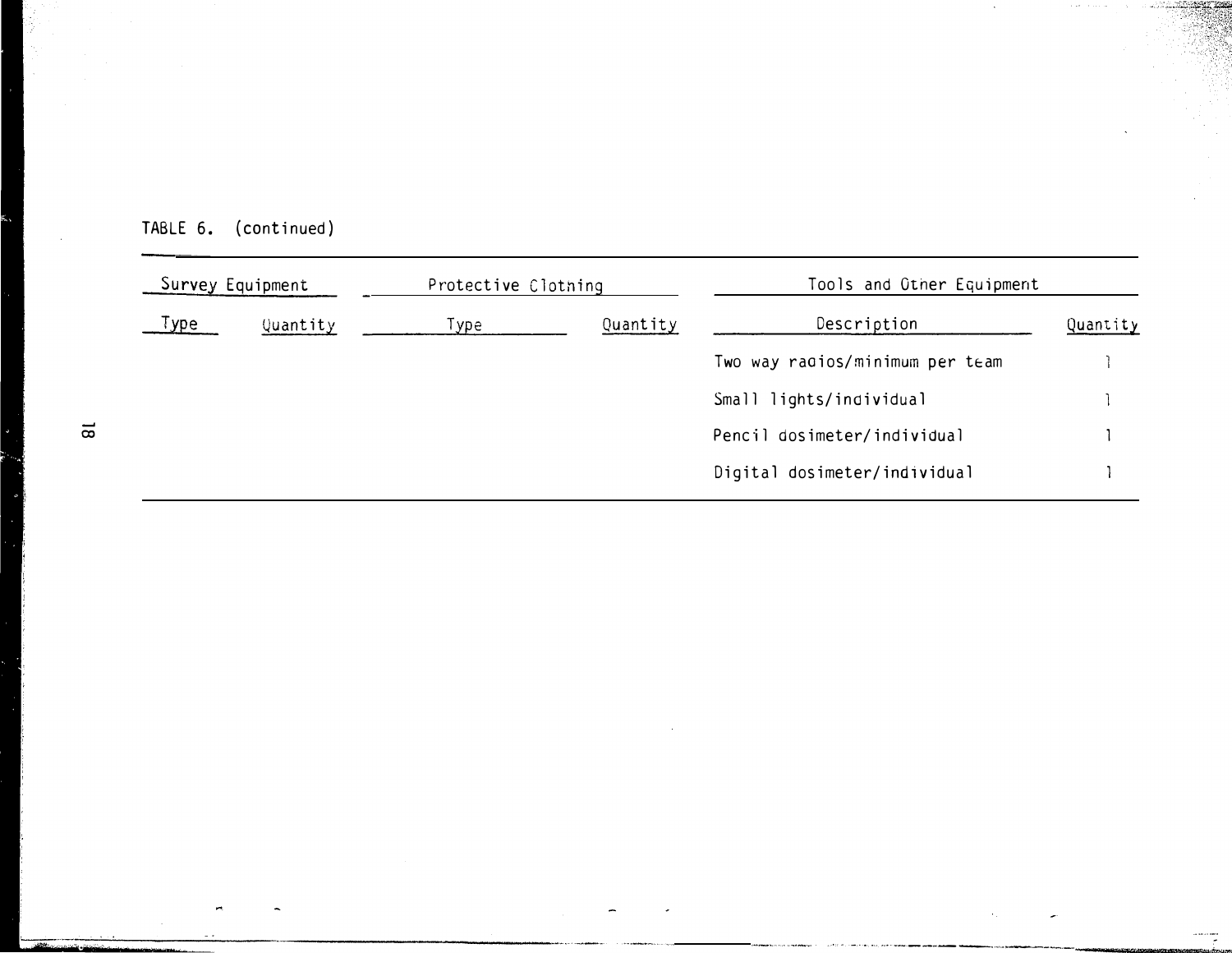### OBSERVATIONS AND RECOMMENDATIONS

The following are the results of the debriefing session. Response action has been assigned as noted.

'

À

 $\cdot$ 

 $\mathcal{L}$ 

 $\gamma$ 

| Response<br>Action | Item                                                                                                                                                                                                                        |
|--------------------|-----------------------------------------------------------------------------------------------------------------------------------------------------------------------------------------------------------------------------|
| Safety             | More training concerning heat stress and how to avoid it.                                                                                                                                                                   |
| CAG                | Physical effort level to be better simulated during mock-up<br>training in full dress.                                                                                                                                      |
| CAG                | Reading of digital dosimeters to be attempted during mock-<br>ups to determine best location for each individual.                                                                                                           |
| CAG                | Turn on of small back-up lights to be done during mock-up<br>training.                                                                                                                                                      |
| CAG                | Waist belts are to be secured in a manner to preclude<br>slipping.                                                                                                                                                          |
| CAG                | Those who are to wear radios should do so during mock-up<br>training.                                                                                                                                                       |
| CAG                | Smaller clipboards secured around the neck may be easier to<br>use.                                                                                                                                                         |
| CAG                | Use of scenarios which provide each individual with his<br>specific tasks to be performed with the time frame indicated<br>in a very brief form. Detailed and integrated scenarios to<br>be utilized in the command center. |
| CAG                | All equipment should be staged on a table in the entry room<br>prior to start of entry. If more than one team is to make<br>an entry, equipment should be grouped and designated as to<br>which team it belongs to.         |
| CAG                | Ante-room support personnel should have a team by team air-<br>lock loading schedule for all equipment.                                                                                                                     |
| CAG                | All team members should have extra booties in order to<br>accommodate unforeseen transits into the airlock.                                                                                                                 |
| CAG                | Wet suits if used should be two piece with bib type pants.                                                                                                                                                                  |
| CAG                | Need to include a signal during training which signifies to<br>the undressers that there is an urgent need for rapid<br>undressing.                                                                                         |

. ... , . . -

. .

 $\frac{1}{2}$